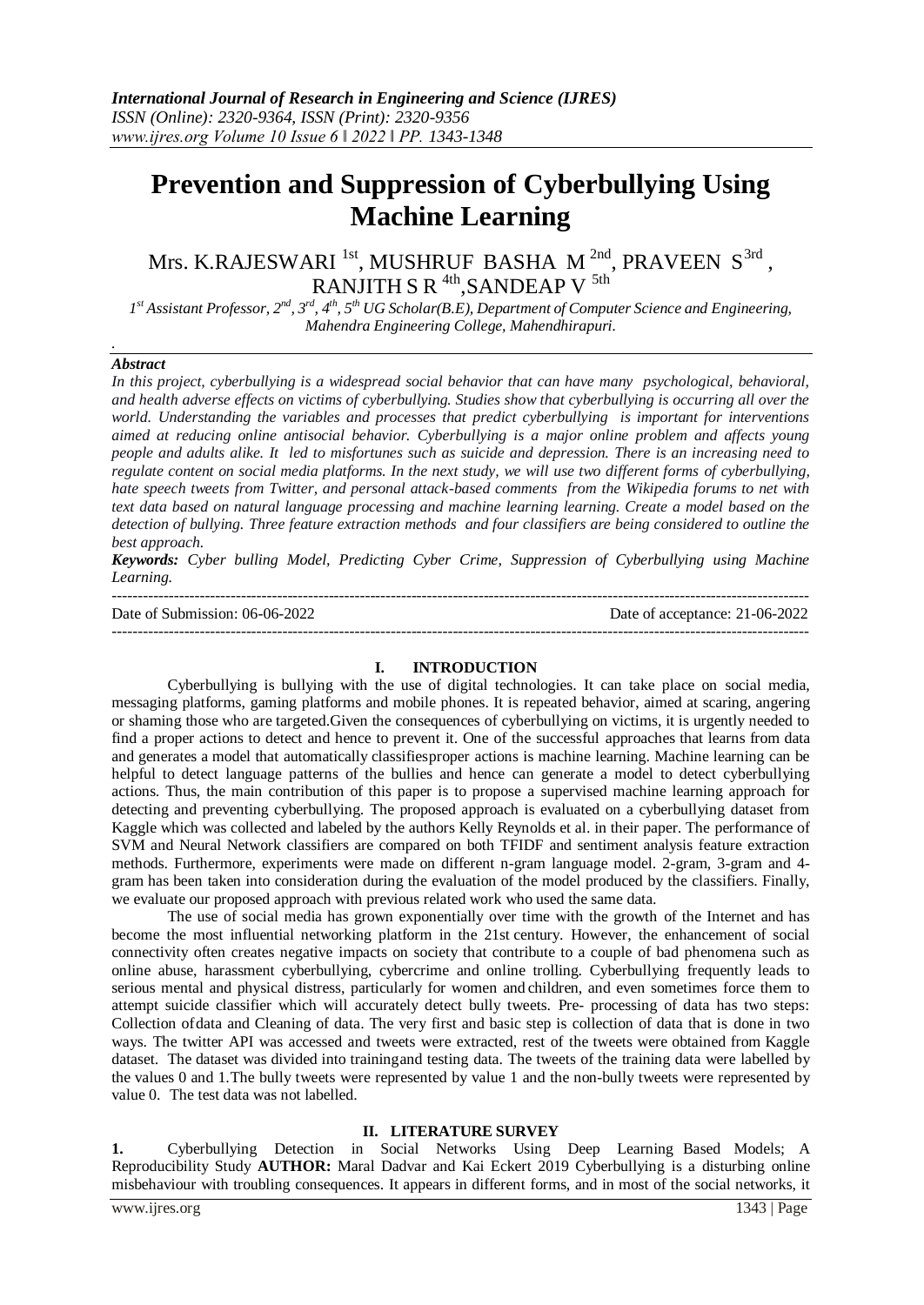isin textual format. Automatic detection of such incidents requires intelligent systems. Most of the existing studies have approached this problem with conventionalmachine learning models and the majority of the developed models in these studiesare adaptable to a single social network at a time. In recent studies, deep learning based models have found their way in the detection of cyberbullying incidents, claiming that they can overcome the limitations of the conventional models, and improve the detection performance. In this paper, we investigate the findings of a recent literature in this regard. We successfully reproduced the findings of this literature and validated their findings using the same datasets, namely Wikipedia, Twitter.

**2.** Cyberbullying Detection using Pre-Trained BERT ModelAUTHOR: Jaideep Yadav; Devesh Kumar; Dheeraj Chauhan 2020

Cyberbullying is spread across various social media platforms. It is a wrong deed in which the victim is harassed by receiving the derogatory / provocative / sensitive images or text messages by the bully. Detection of such message/post in such large platforms is very difficult and may sometimes lead to false detection. Recently, deep neural network based models have shown significant improvement over traditional models in detecting cyberbullying. Also, new and more complex deep learning architectures are being developed which are proving to be useful in various NLP tasks. Google researchers has recently developed a language learning model called BERT, which is capable of generating contextual embeddings and is also able to produce task specific embeddings for classification. A new approach isproposed to cyberbullying detection in social media platforms by using the novel pre-trained BERT model with a single linear neural network layer on top as a classifier, which improves over the existing results. The model is trained and evaluated on two social media datasets of which one dataset is small size and the second dataset is relatively larger size.

**3.** Cyberbullying severity detection: A machine learning approach AUTHOR: Bandeh Ali Talpur ,Declan O'Sullivan 2020 With widespread usage of online social networks and its popularity, social networking platforms have given us incalculable opportunities than ever before, andits benefits are undeniable. Despite benefits, people may be humiliated, insulted, bullied, and harassed by anonymous users, strangers, or peers. In this study, we haveproposed a cyberbullying detection framework to generate features from Twitter content by leveraging a pointwise mutual information technique. Based on these features, we developed a supervised machine learning solution for cyberbullying detection and multi-class categorization of its severity in Twitter. In the study we applied Embedding, Sentiment, and Lexicon features along with PMI-semantic orientation. Extracted features were applied with Naïve Bayes, KNN, Decision Tree,Random Forest, and Support Vector Machine algorithms. Results from experimentswith our proposed framework in a multi-class setting are promising both with respectto Kappa, classifier accuracy and f-measure metrics, as well as in a binary setting.

# **III. EXISTING METHOD**

In this project the state of the art of different aspects related to our approach. On the one hand, bootstrapping technique and semantic similarity metrics are analyzed since both are the pillars of our approach. On the other hand, an exhaustivereview of emotion lexicons and corpora is carried out with the aim of obtaining conclusions and determining the pending issues. We adding and updating some processes to give the output as high accuracy. Lot of research have been done to find possible solutions to detect Cyberbullying on social networking sites. The method used was to select profiles for study, acquire information of tweets, select features to be used from profiles and using ML to find the author of tweets. 1900 tweets were used belonging to 19 different profiles. It had an accuracy of 68% for identifying author. Later it was used in a Case Study in a school in Spain where out of some suspected students for Cyberbullying the real owner of a profile had to be found and the method worked in the case. The following method still has some shortcomings.For example a case where trolling account doesn't have a real account to fool such systems or experts who can change writing styles and behaviors so that no patterns are found. For changing writing styles more efficient algorithms will be needed.

# **IV PROPOSED SYSTEM**

Identifies the features of a cybercrime incident and their potential elements and Provides a two-level offence classification system based on specific criteria. The proposed schema can be extended with a list of recommended actions, corresponding measures and effective policies that counteract the offence type and subsequently the particular incident. In proposed system sentiment similarity analysis has been implemented using machine learning UN supervised and supervised algorithm. There are 4 machine learning algorithms has been used in order to get the based model based on accuracy score. In this method modeled the sentiment classificationproblems as learning sentiment specific word embedded issue and designed three neural network to effectively incorporate the super vision from text data with sentiment labels. Proposed a collaborative detection method where there are multipledetection nodes connected to each other where each nodes uses either different or same algorithm or data and results were combined to produce results. Suggested a B-LSTM technique based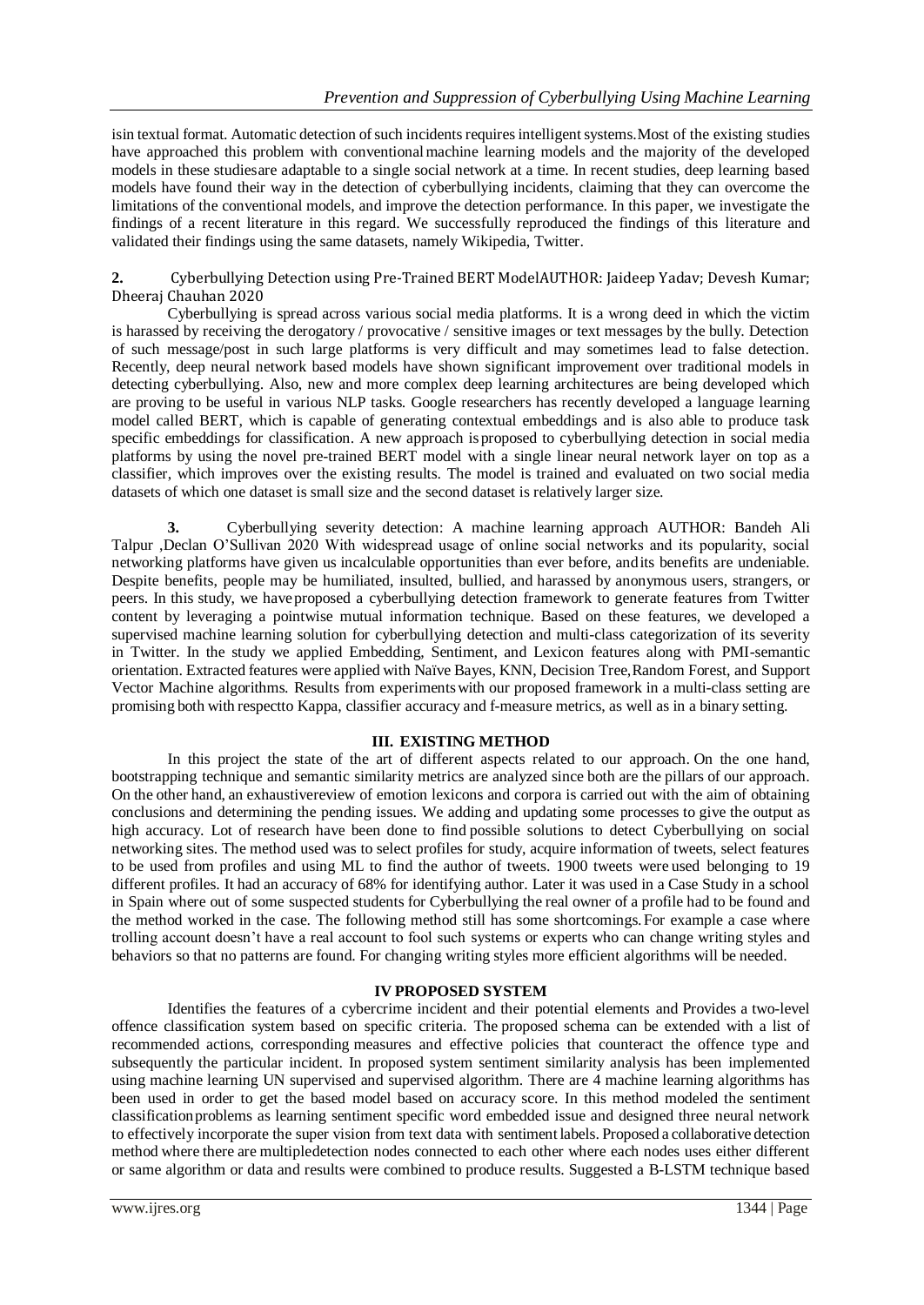

on concentration. Banerjee et al. used KNN with new embeddings to get a precision of 93%.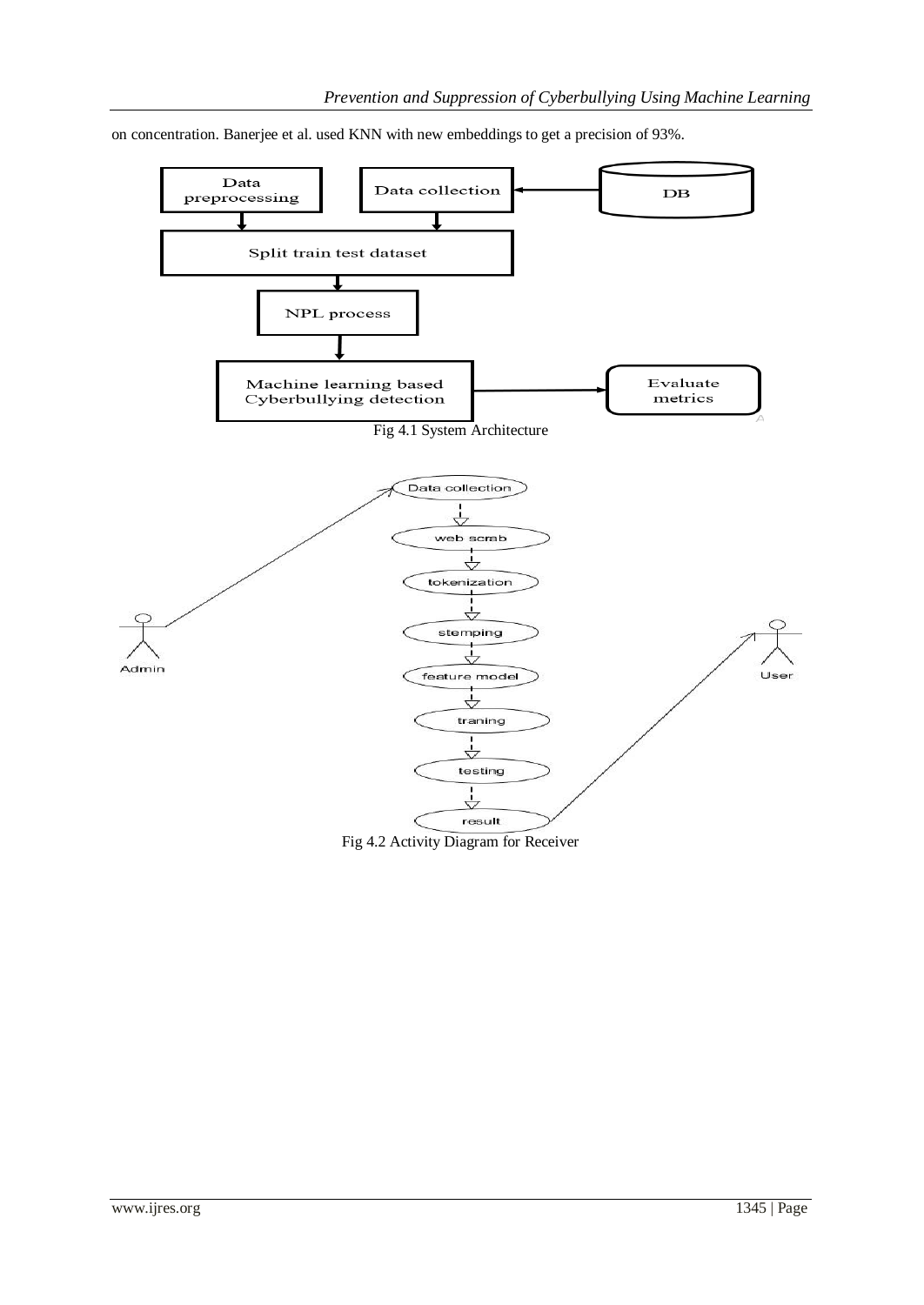|                                 | <b>V KEY RESULTS</b>              |         |                      |         |
|---------------------------------|-----------------------------------|---------|----------------------|---------|
|                                 |                                   |         |                      | $\circ$ |
|                                 | o                                 | o       |                      |         |
|                                 |                                   |         |                      |         |
|                                 |                                   | o       |                      | ۰       |
| o                               | Welcome!                          | o       |                      | O       |
|                                 | Sign in to continue to App.       |         |                      |         |
| o                               |                                   | o       |                      | o       |
| o<br>o<br>o                     |                                   | $\circ$ |                      | Ö       |
|                                 | Username                          |         |                      |         |
| $\circ$<br>o                    | user                              | ۰       |                      | Ö       |
| o                               |                                   | o       |                      | o       |
|                                 | Password                          | o       |                      | ۰       |
|                                 |                                   |         |                      |         |
|                                 |                                   |         |                      | O       |
|                                 |                                   | o       |                      | o       |
|                                 | Remember me<br>Log In             |         |                      |         |
|                                 |                                   | o       |                      | ۰       |
|                                 |                                   |         |                      | $\circ$ |
|                                 |                                   |         |                      |         |
|                                 |                                   |         |                      | o       |
|                                 |                                   |         |                      | ۰       |
|                                 | Don't have an account? Signup Now |         |                      |         |
|                                 |                                   |         |                      | o       |
|                                 |                                   |         |                      | $\circ$ |
| ∝<br>÷<br>$\scriptstyle\rm > <$ |                                   |         | $\scriptstyle\rm >c$ |         |
|                                 |                                   |         |                      |         |

Fig 5.1 Login Page

| # Explore                                                                                                          | ÷<br>Home                                                                                                                                                                                                 | :::<br>Yeremias NJ ♥                                                                          |
|--------------------------------------------------------------------------------------------------------------------|-----------------------------------------------------------------------------------------------------------------------------------------------------------------------------------------------------------|-----------------------------------------------------------------------------------------------|
|                                                                                                                    | θ<br>u fat idiot!<br>Tweet                                                                                                                                                                                | ٠<br>Trend for you<br>TRENDING IN INDONESIA<br>#Minions<br><b>With A</b><br>97.7 k Tweets     |
| <b>Yeremias NJ</b><br>"+Penting gak Penting yang<br>penting Posting '+<br>6,664<br>9,991<br>Following<br>Followers | <b>Elon Musk &amp; Melonmusk</b><br>1.11<br>Few minutes ago<br>Let's set an age limit after which you can't run for political office,<br>perhaps a number just below 70<br><b>D</b> @ 241k<br>45 Comments | #SeninBarokah<br>1.11<br>87.2 k Tweets<br>NET . TRENDING<br>#Texos<br>1.143<br>122.7 k Tweets |
| My Profile                                                                                                         | ô<br>tl Retweet<br>Comment<br><b>D</b> Like                                                                                                                                                               | FOOTBALL . TRENDING<br>#MUFC<br>$-11.1$<br>97.2 k Tweets                                      |
| Who is to follow you<br><b>Product Hunt</b><br>Follow<br>@ProductHunt                                              | <b>HYPEBEAST ON THE PERSON</b><br>1000<br><b>HYPEBEAST</b><br>2 hours ago<br>Sole Mates: Ralph Suguitan and the Nike KD 4 "Easter"                                                                        | #Rangnick<br>444<br>77.2 k Tweets<br>#ThxOle<br>1.11<br>54.2 k Tweets                         |
| <b>Product Hunt</b><br>Follow<br>@MZuckerberg<br>Ryan Hoover<br>Follow<br>eerrhoover                               |                                                                                                                                                                                                           | <b>Show More</b>                                                                              |

Fig 5.2 Twitter Page User

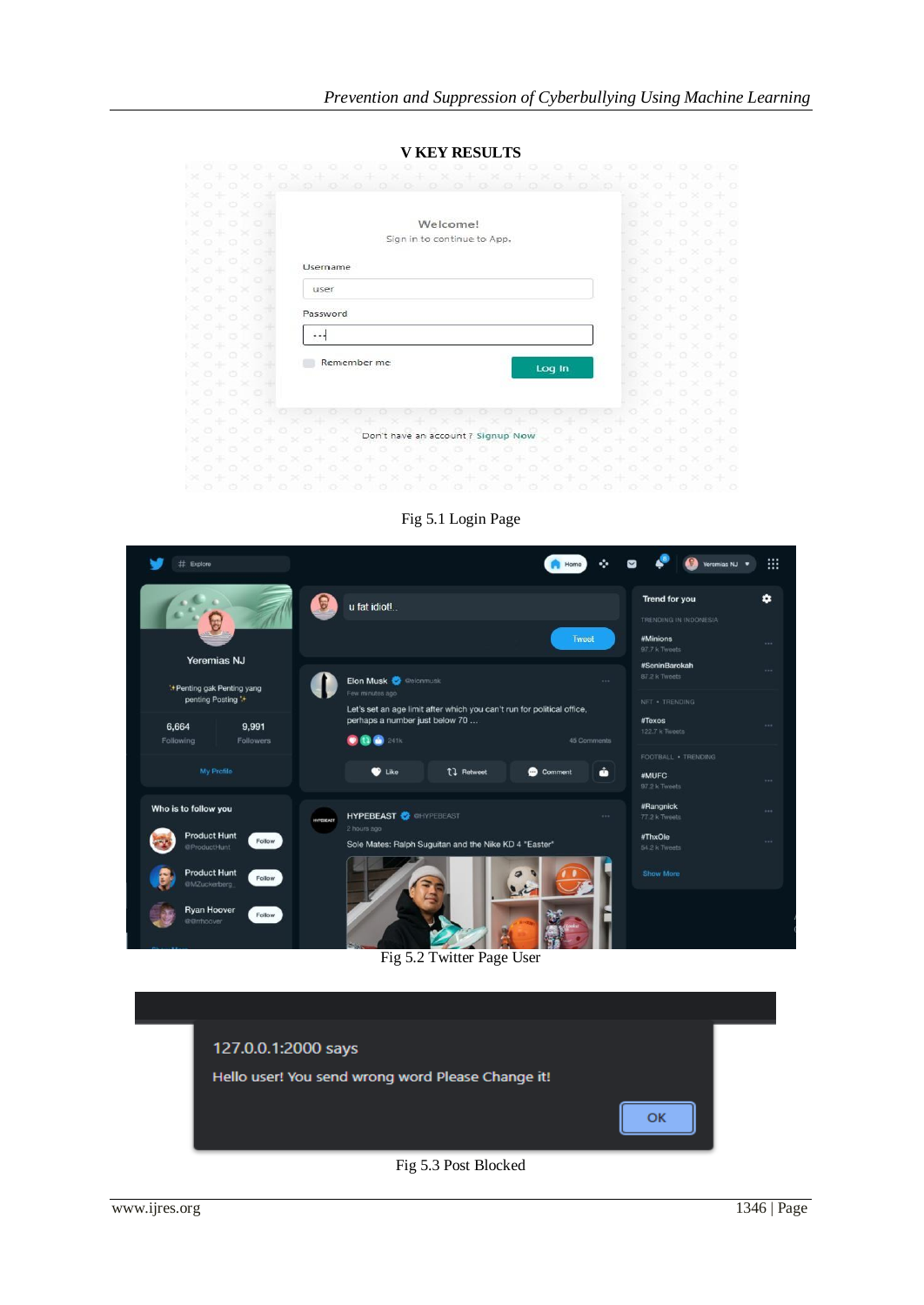| Dashboard | Upload Data                | Performence Evaluation | GNB | LGR | <b>RFC</b> | Logout                   |  |  |  |
|-----------|----------------------------|------------------------|-----|-----|------------|--------------------------|--|--|--|
|           | <b>①</b> Upload Json File  |                        |     |     |            |                          |  |  |  |
|           |                            |                        |     |     |            |                          |  |  |  |
|           | Choose File No file chosen |                        |     |     |            |                          |  |  |  |
|           |                            |                        |     |     |            |                          |  |  |  |
|           |                            |                        |     |     | Upload     |                          |  |  |  |
|           |                            |                        |     |     |            | File Upload Successfully |  |  |  |





Fig 5.5 Performance Evaluation

# **VI FUTURE ENHANCEMENTS**

In this project to hurt people and bring themharm. Cyberbullying is not a lightmatter. It needs to be taken seriously as it does have a lot of dangerous effects on thevictim. Moreover, it disturbs the peace of mind of a person. Many people are knownto experience depression after they are cyberbullied.

# **VII CONCLUSION**

Cyber bullying across internet is dangerous and leads to mishappenings like suicides, depression etc. and therefore there is a need to control its spread. Therefore cyber bullying detection is vital on social media platforms. With viability of more data and better classified user information for various other forms of cyberattacks Cyberbullying detection can be used on social media websites to ban users trying totake part in such activity In this paper we proposed an architecture for detection of cyber bullying to combat the situation. We discussed the architecture for two types of data: Hate speech Data on Twitter and Personal attacks on Wikipedia. For Hate speech Natural Language Processing techniques proved effective with accuracies ofover 90 percent using basic Machine learning algorithms because tweets containingHate speech consisted of profanity which made it easily detectable.

# **REFERENCES**

- [1]. M. Armbrust, A. Fox, R. Griffith, A.D. Joseph, R. Katz, A. Konwinski, G. Lee,
- [2]. H. Ting, W. S. Liou, D. Liberona, S. L. Wang, and G. M. T. Bermudez, "Towards the detection of cyberbullying based on social network mining techniques," in Proceedings of 4th International Conference on Behavioral, Economic, and SocioCultural Computing, BESC 2017, 2017, vol. 2018-January, doi: 10.1109/BESC.2017.8256403.
- [3]. P. Galán-García, J. G. de la Puerta, C. L. Gómez, I. Santos, and P. G. Bringas, "Supervised machine learning for the detectionof troll profiles in twitter social network: Application to a real case of cyberbullying," 2014, doi: 10.1007/978-3-319-01854-6\_43.